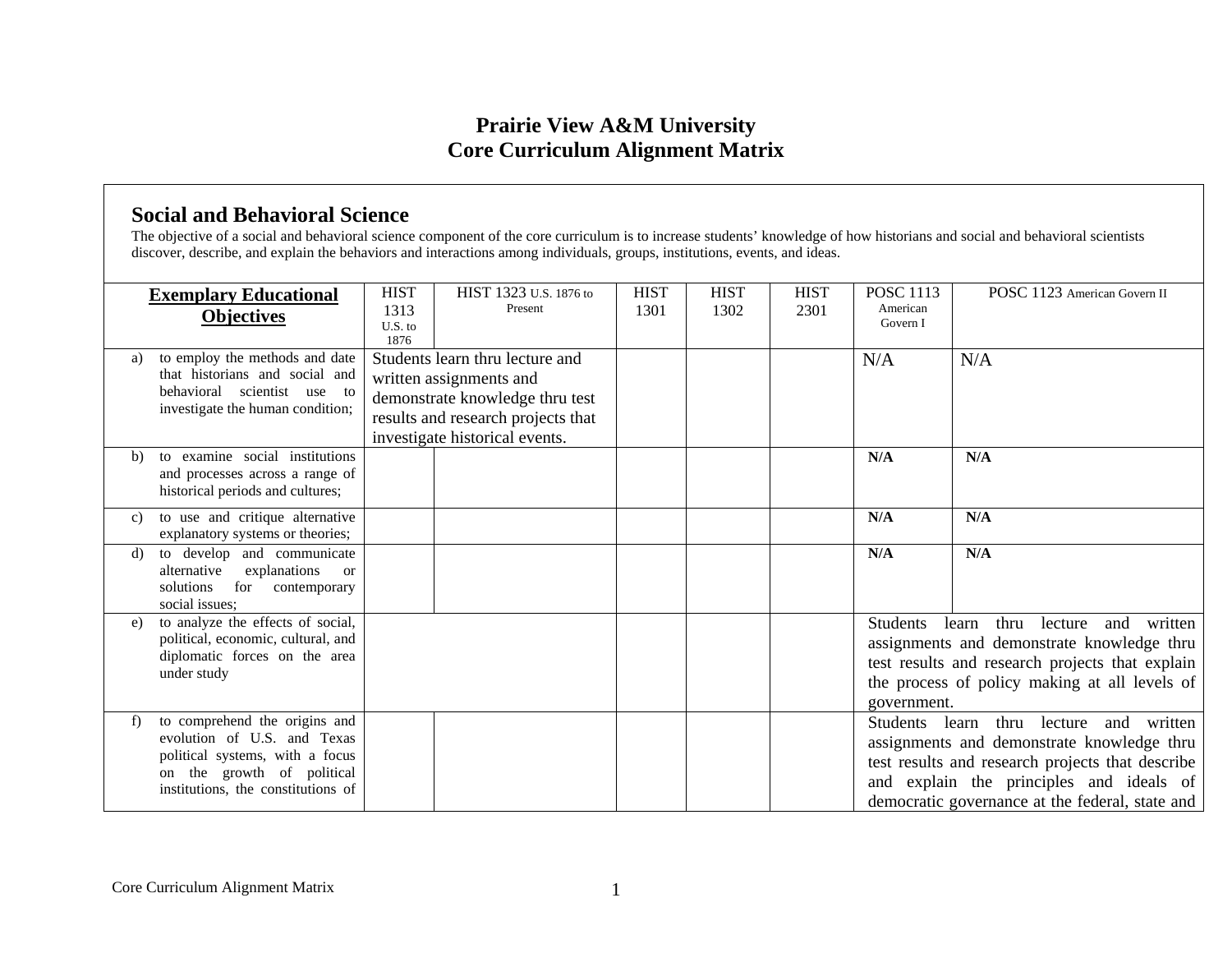|              | the U.S. and Texas, federalism,<br>civil liberties, civil and human<br>rights;                                                                                                                                                                                                                             |                                                                                                                                                                                                                 | local levels.                                                                                                                                                                                                                                                                                |  |
|--------------|------------------------------------------------------------------------------------------------------------------------------------------------------------------------------------------------------------------------------------------------------------------------------------------------------------|-----------------------------------------------------------------------------------------------------------------------------------------------------------------------------------------------------------------|----------------------------------------------------------------------------------------------------------------------------------------------------------------------------------------------------------------------------------------------------------------------------------------------|--|
| g)           | to understand the evolution and<br>current state of the role of the<br>United States in the world;                                                                                                                                                                                                         |                                                                                                                                                                                                                 | <b>Students</b><br>thru<br>lecture<br>written<br>learn<br>and<br>assignments and demonstrate knowledge thru<br>test results and research projects that define<br>international relations and critically examine<br>American foreign policy priorities and goals.                             |  |
| h)           | to differentiate and analyze<br>historical evidence<br>(documentary and statistical)<br>and differing historical points of<br>view;                                                                                                                                                                        | Students learn thru lecture and<br>written<br>assignments<br>and<br>demonstrate knowledge thru test<br>results and research projects that<br>historical<br>document<br>critical<br>events over time.            |                                                                                                                                                                                                                                                                                              |  |
| $\mathbf{i}$ | to recognize and apply<br>reasonable criteria for the<br>acceptability of historical<br>evidence;                                                                                                                                                                                                          | Students learn thru lecture and<br>written<br>assignments<br>and<br>demonstrate knowledge thru test<br>results and research projects that<br>offer support for methods used in<br>documenting historical facts. |                                                                                                                                                                                                                                                                                              |  |
| $\mathbf{i}$ | to understand and identify<br>commonalties in a diverse culture.                                                                                                                                                                                                                                           |                                                                                                                                                                                                                 |                                                                                                                                                                                                                                                                                              |  |
| $\bf{k}$     | to analyze, critically assess, and<br>develop creative solutions to<br>public policy problems;                                                                                                                                                                                                             |                                                                                                                                                                                                                 |                                                                                                                                                                                                                                                                                              |  |
| $\vert$      | to recognize and assume one's<br>responsibility as a citizen in a<br>democratic society by learning<br>to think for oneself by engaging<br>in public discourse and by<br>obtaining information through<br>the news media and other<br>appropriate information sources<br>about politics and public policy; |                                                                                                                                                                                                                 | learn thru lecture and written<br><b>Students</b><br>assignments and demonstrate knowledge thru<br>test results and research projects that show<br>them the basic elements of engagement in civic<br>duties and the constructive role of the media in<br>informing and educating the public. |  |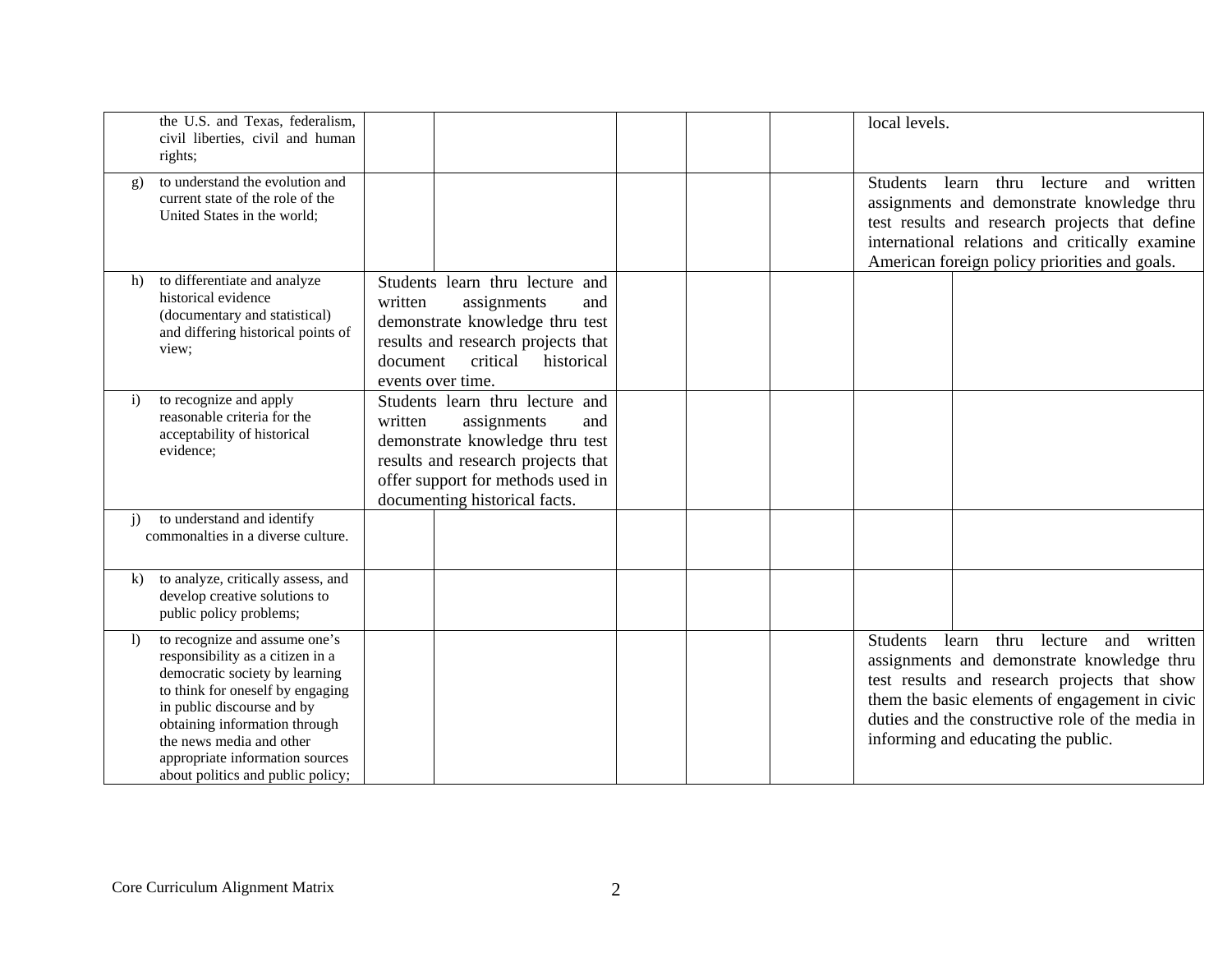## **Social and Behavioral Science**

The objective of a social and behavioral science component of the core curriculum is to increase students' knowledge of how historians and social and behavioral scientists discover, describe, and explain the behaviors and interactions among individuals, groups, institutions, events, and ideas.

|          | <b>Exemplary Educational</b><br><b>Objectives</b>                                                                                                                                                                                                     | <b>HIST 1813</b><br>Survey of<br>Civilization to | HIST 1823 Survey of Civilization 1500 to Present                                                                                                                                            | POSC 2213 Blacks in American Political<br>System                                                                                                                                                                                                                                                                | POSC 2503 Introduction to Global Issues                                                                                 |
|----------|-------------------------------------------------------------------------------------------------------------------------------------------------------------------------------------------------------------------------------------------------------|--------------------------------------------------|---------------------------------------------------------------------------------------------------------------------------------------------------------------------------------------------|-----------------------------------------------------------------------------------------------------------------------------------------------------------------------------------------------------------------------------------------------------------------------------------------------------------------|-------------------------------------------------------------------------------------------------------------------------|
|          |                                                                                                                                                                                                                                                       | 1500                                             |                                                                                                                                                                                             |                                                                                                                                                                                                                                                                                                                 |                                                                                                                         |
| m)       | to employ the methods and date<br>that historians and social and<br>behavioral scientist use to<br>investigate the human condition;                                                                                                                   |                                                  |                                                                                                                                                                                             | Students learn thru lecture and written assignments and<br>demonstrate knowledge thru test results and research projects<br>that expose them to the theoretical and practical bases of<br>studying the political culture of publicly organized groups in the<br>U.S. and issues affecting developing societies. |                                                                                                                         |
| n)       | to examine social institutions<br>and processes across a range of<br>historical periods and cultures;                                                                                                                                                 |                                                  | Students learn thru lecture and written assignments<br>and demonstrate knowledge thru test results and<br>research projects that compare and contrast human<br>development across cultures. |                                                                                                                                                                                                                                                                                                                 |                                                                                                                         |
| $\Omega$ | to use and critique alternative<br>explanatory systems or theories;                                                                                                                                                                                   |                                                  |                                                                                                                                                                                             |                                                                                                                                                                                                                                                                                                                 |                                                                                                                         |
| p)       | to develop and communicate<br>alternative<br>explanations<br><sub>or</sub><br>for<br>solutions<br>contemporary<br>social issues:                                                                                                                      |                                                  |                                                                                                                                                                                             |                                                                                                                                                                                                                                                                                                                 |                                                                                                                         |
| q)       | to analyze the effects of social,<br>political, economic, cultural, and<br>diplomatic forces on the area<br>under study                                                                                                                               |                                                  |                                                                                                                                                                                             | demonstrate knowledge thru test results and research projects<br>understanding of global issues.                                                                                                                                                                                                                | Students learn thru lecture and written assignments and<br>that offer students cross-cultural awareness and an in-depth |
| r)       | to comprehend the origins and<br>evolution of U.S. and Texas<br>political systems, with a focus<br>on the growth of political<br>institutions, the constitutions of<br>the U.S. and Texas, federalism,<br>civil liberties, civil and human<br>rights; |                                                  |                                                                                                                                                                                             |                                                                                                                                                                                                                                                                                                                 |                                                                                                                         |